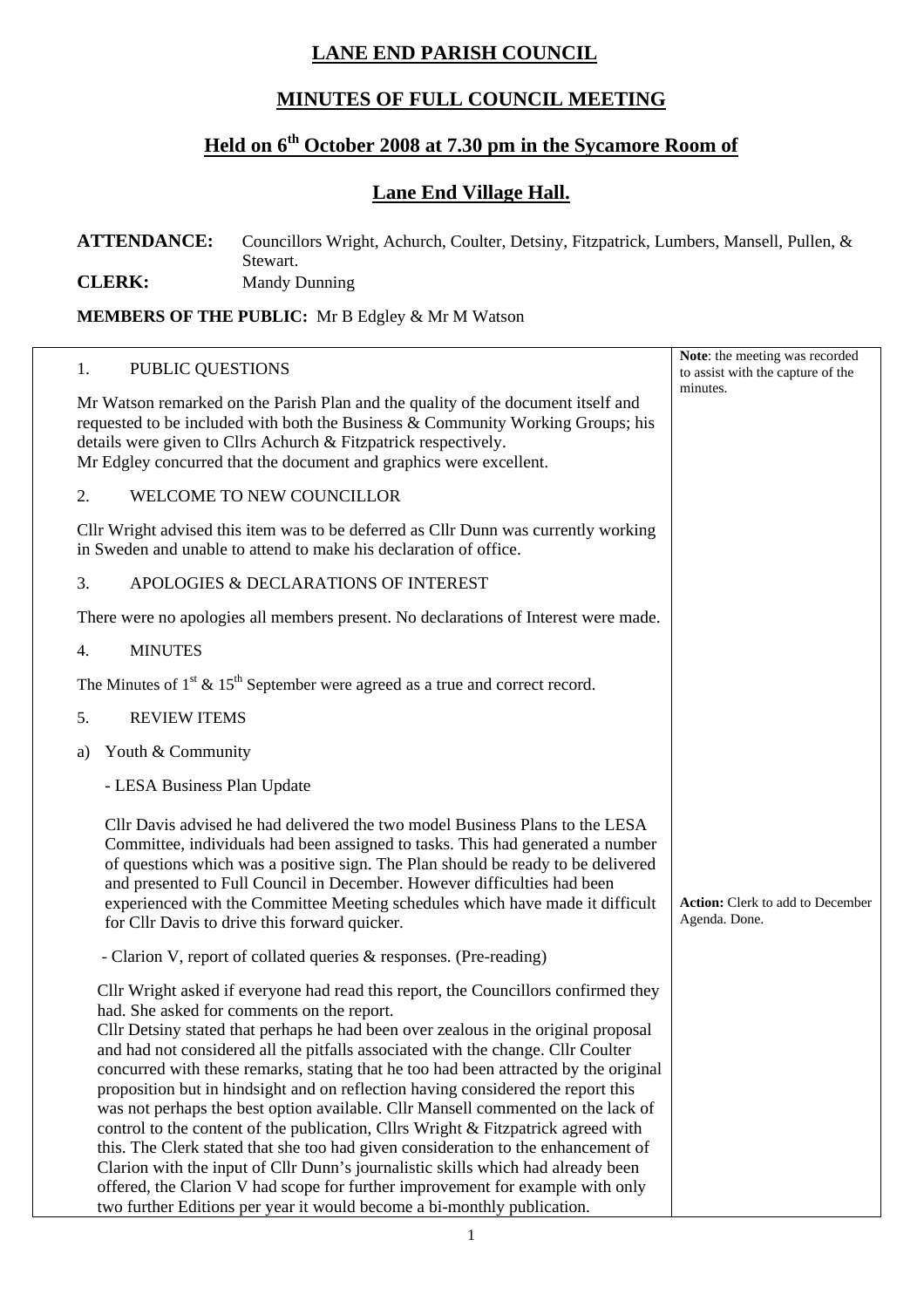| Council resolved that this merger was not in the best interests of the Clarion V at<br>this present time, and that it goes back to the Communications Group for further<br>consideration.                                                                                                                                                                                                                                                                                                                                                                                                                                                                                                                                                                                                                                                                 | <b>Action:</b> Communications Group<br>(Lead Cllr Detsiny)<br>Action: Clerk to advise Jan<br><b>Ridley Done</b> |
|-----------------------------------------------------------------------------------------------------------------------------------------------------------------------------------------------------------------------------------------------------------------------------------------------------------------------------------------------------------------------------------------------------------------------------------------------------------------------------------------------------------------------------------------------------------------------------------------------------------------------------------------------------------------------------------------------------------------------------------------------------------------------------------------------------------------------------------------------------------|-----------------------------------------------------------------------------------------------------------------|
| Highways – No items tabled for this section<br>b)                                                                                                                                                                                                                                                                                                                                                                                                                                                                                                                                                                                                                                                                                                                                                                                                         |                                                                                                                 |
| Open Spaces -<br>C)                                                                                                                                                                                                                                                                                                                                                                                                                                                                                                                                                                                                                                                                                                                                                                                                                                       |                                                                                                                 |
| - Drainage proposal for Cadmore End Common                                                                                                                                                                                                                                                                                                                                                                                                                                                                                                                                                                                                                                                                                                                                                                                                                |                                                                                                                 |
| Cllr Stewart had produced a plan of works, which was not to scale, that was<br>circulated amongst Members to view. A copy is associated with these Minutes.<br>Cllr Stewart suggested that the works would be in the region of £8k to undertake,<br>which include a soak away on the Common and silt traps to either side of the road.<br>Quotes will need to be obtained for the scheme, Lester's & Dowdy's would be<br>considered when going to tender.<br>Cllr Wright suggested that it was an opportunity to explore putting in a submission<br>for the Delegated Budget Scheme via the Local Community Partnership, if Council<br>were prepared to fund the excess of project ceiling costs (£5k), the scheme may well<br>be adopted. Cllr Stewart advised it was not a difficult project, and within the<br>capabilities of many local contractors. |                                                                                                                 |
| Cllr Wright & Fitzpatrick stated that consultation would be needed with the residents<br>of the area, and probably a public meeting would need to be held.<br>Cllr Coulter stated that in advance of considering the Delegated Budget Scheme it<br>would be sensible to 'score' the project against the criteria provided.<br>Cllr Wright asked how the soak away would be covered; Cllr Stewart confirmed it<br>would be soil and grass, so that the Common appeared to be returned to its former<br>state.<br>The chosen contractor will need to liaise with BCC due to the nearness to the edge of<br>the highway.                                                                                                                                                                                                                                     | Action: Cllrs Coulter & Stewart                                                                                 |
| Cllr Stewart re-iterated it was a very simple job and agreed to raise the statement of<br>works specification for the contractor and the project.<br>Council resolved to proceed with the project and find the funding from whatever<br>sources available, including the Precept.                                                                                                                                                                                                                                                                                                                                                                                                                                                                                                                                                                         | <b>Action: Cllr Stewart</b>                                                                                     |
| <b>ACTION POINT REVIEW</b><br>6.                                                                                                                                                                                                                                                                                                                                                                                                                                                                                                                                                                                                                                                                                                                                                                                                                          |                                                                                                                 |
| All items on the Action Point Review dated 5 <sup>th</sup> March, 16 <sup>th</sup> April, 2 <sup>nd</sup> July and 19th<br>November are long standing items that remain to ensure that they are not overlooked.<br>Cllr Wright asked if any further actions had been fulfilled, since the circulation of the<br>pre-reading.                                                                                                                                                                                                                                                                                                                                                                                                                                                                                                                              |                                                                                                                 |
| Cllr Coulter asked for the comments against the Church Road lighting requirement to<br>be amended to read 'Report back by January 09' action by the Environment and<br>Planning Group.<br>Cllr Achurch stated that the path by the Management Centre was narrow and unlit;                                                                                                                                                                                                                                                                                                                                                                                                                                                                                                                                                                                | <b>Action: Clerk Done</b>                                                                                       |
| the bank was encroaching on the path, therefore to assist with identifying the<br>ownership of the land and area in question he agreed to take some photographs.                                                                                                                                                                                                                                                                                                                                                                                                                                                                                                                                                                                                                                                                                          | Action: Cllr Achurch.Done                                                                                       |
| The Clerk advised no queries had been raised on the Y&CC Leases.<br>Cllr Detsiny updated Council on the current situation with the Leases. They were<br>ready to sign apart from minor typographical changes, but BCC had sent all three to<br>the Headmistress at the school for comment, even though they are not signatories to<br>the leases. Nigel Finn is due to visit the Headmistress to explain that the Governors<br>do not need to be involved, and that she will only be required to sign the<br>Management Agreement in her capacity as a trustee, and not as a representative of<br>the school. As the Management Agreement is only required to be signed within six<br>months of the other two, Chris Gentry will be asked to raise the other two for Council<br>to sign.                                                                  | <b>Action: Cllr Detsiny</b>                                                                                     |
| The Clerk advised no response or acknowledgement had been received concerning<br>the damage to the School Common at Cadmore End.                                                                                                                                                                                                                                                                                                                                                                                                                                                                                                                                                                                                                                                                                                                          |                                                                                                                 |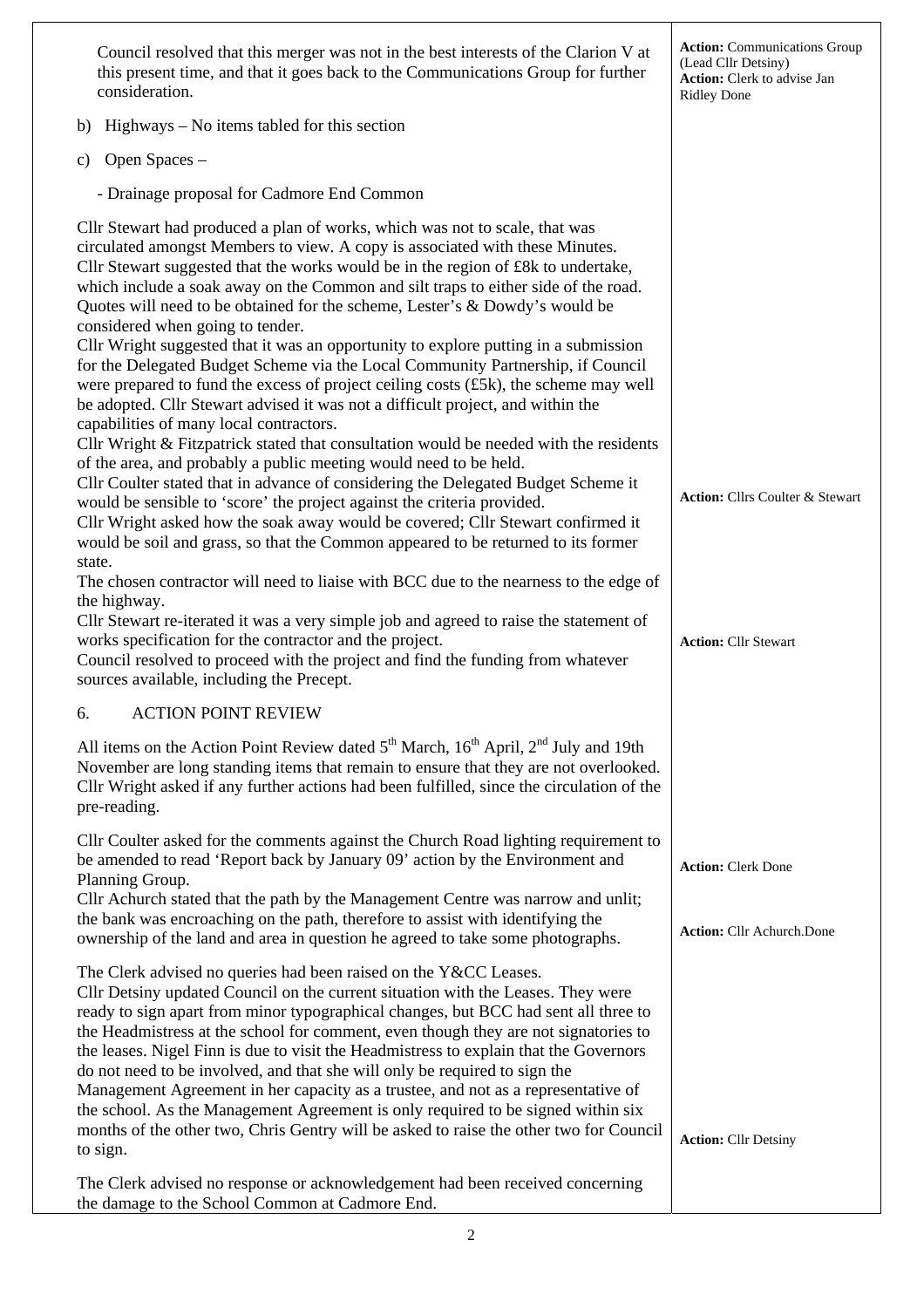3 The Oakshaw proposal is to be returned to the Open Spaces Committee to provide costings and a way forward, Cllr Lumbers has submitted tentative figures for consideration within the precept. Cllr Fitzpatrick advised that the item for the Community Self Help Plan was discussed by the Parish Plan Steering Group and initial enquiries are in the process of being made, and hopefully there should be significant progress made by the year end. Cllr Wright confirmed those actions discharged and carried forward. 7. FINANCE - Approval of the Accounts for October. The Clerk had previously circulated the Income/Expenditure sheet, Budget sheet, and bank reconciliation document to the members of the Finance Committee in line with the revised Committee remits. Copies were provided to the other Councillors for their records. Cllr Detsiny recommended to Council the approval of the Expenditure Accounts for October, which was seconded by Cllr Coulter. Council resolved to accept the recommendation. 8. MINUTES OF WDALC (Pre-reading & Unconfirmed) Cllr Wright stated that the pre-reading supplied was from the meeting she attended held on the  $17<sup>th</sup>$  September. This was brought to Council attention for two purposes; the Local Community Partnerships and the Standards Boards. On the latter point it appears that it is Parish Councillors who are in the main those falling foul of the Standards which had highlighted the need for training. Hence the 20 places being made available at Green Park in November and additionally local training will be offered. It is important that everyone attends, because this Code of Conduct only came into force in May 2007, and therefore the way it works in practice need to be clearly understood by Councillors to ensure they act appropriately within the Code. The Local Community Partnerships briefing was attended by the all of the local Parish Chairman, the content of the Paper entitled Constitutional/Operational Issues for LCP's/LAF's was shared and a copy is associated with these Minutes. The meetings will be quarterly, and the Delegated Budget (previously mentioned at point 5c) was discussed, in total it is £125k which was initially spread across the whole District it is now being split between the four Local Community Partnerships. The portion allocated to our local area is £33.5k. Previously submissions for the Delegated scheme were permissible up to  $\text{\pounds}10-12k$ , this has now been lowered to  $\text{\pounds}5k$ therefore this slightly curtails the schemes considered. Every Chairman present made it clear that these groups needed to be action based and not discussion forums. 9. CONFIRMATION OF REPRESENTATION TO THE SOUTH WEST CHILTERNS & MARLOW LOCAL COMMUNITY PARTNERSHIP. Each Parish is entitled to two Council representatives. Cllr Wright stated that she and Cllr Fitzpatrick had already attended on behalf of Council, and asked if Council would endorse them as being the representatives for this group. Council resolved that Cllrs Wright & Fitzpatrick should be the representatives. 10. CLERK'S REPORT Point 1. Transport & Air Quality plan. Copy to Cllr Mansell. Point 12. Byelaws – passed to Cllr Lumbers Point 13. M40 CEG noise report. Copies to Cllrs Wright & Mansell **Action:** Open Spaces Committee. Done **Action:** Cllrs Wright & Fitzpatrick to submit fresh register of interest forms.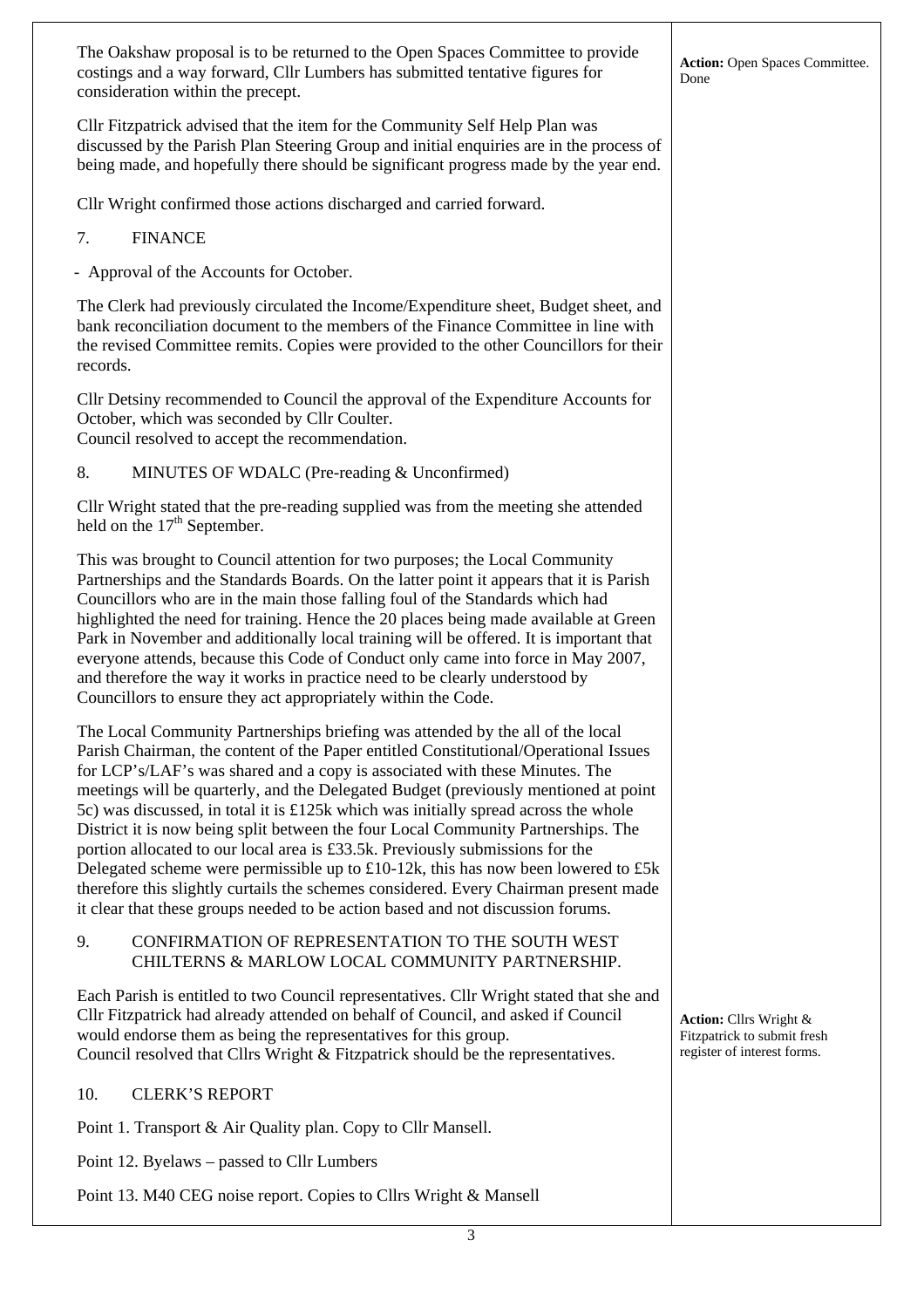| The Clerk highlighted points $10 \& 14$ :<br>10 in that the External Auditor had issued the Certified Notice of the Annual Return<br>of Accounts, and the Accounts had been returned without query;<br>14 concerning the Department of Transport & WAP JCC, the Clerk reported that the<br>final response was yet to be received.                                                                                                                                                                                                                                                                                                        |                                              |
|------------------------------------------------------------------------------------------------------------------------------------------------------------------------------------------------------------------------------------------------------------------------------------------------------------------------------------------------------------------------------------------------------------------------------------------------------------------------------------------------------------------------------------------------------------------------------------------------------------------------------------------|----------------------------------------------|
| Cllr Coulter made reference to point 18. The Clerk advised that if Council were to<br>make the Website IE6 compatible then some of the definition to the graphics would<br>be lost additionally from the stats received; only 3% of the total numbers visiting the<br>website fell into the IE6 category.                                                                                                                                                                                                                                                                                                                                |                                              |
| Cllr Mansell asked if, when WDC replaced the bench, could it be placed closer to the<br>path, the Clerk stated she would ask, but did not know if this would be possible. Cllr<br>Lumber asked if the commemoration would be replaced, the Clerk advised that she<br>had already enquired and this had been declined as it is not WDC's policy.                                                                                                                                                                                                                                                                                          | Action: Clerk Done.                          |
| The Clerk confirmed the attendees to the meetings detailed in the Meetings $\&$<br>Reports received and Cllr Mansell confirmed that he will attend the Rural Forum on<br>$9th$ October.                                                                                                                                                                                                                                                                                                                                                                                                                                                  |                                              |
| The Documents detailed in the Meetings $\&$ Reports received were circulated amongst<br>the Councillors.                                                                                                                                                                                                                                                                                                                                                                                                                                                                                                                                 |                                              |
| MEMBERS QUESTIONS & STATEMENTS<br>11.                                                                                                                                                                                                                                                                                                                                                                                                                                                                                                                                                                                                    |                                              |
| Cllr Fitzpatrick advised that she and Cllr Coulter had presented the Parish Plan to<br>LEOPAG which was well received, a number of the attendee's stated they had not<br>received a copy however this was being addressed. The issues raised had been<br>collated, and these were in the main the same as those already highlighted by the<br>original questionnaire.                                                                                                                                                                                                                                                                    |                                              |
| Cllr Detsiny advised that he was unable to make 20 <sup>th</sup> Finance Committee and<br>therefore a new date was to be agreed.<br>Cllr Detsiny reported that the Street Dreams research will start in December.                                                                                                                                                                                                                                                                                                                                                                                                                        | Note: Arranged for 15 <sup>th</sup> October. |
| Cllr Achurch advised the first meeting of the Business Section of the Parish Plan was<br>held on 9 <sup>th</sup> September, they had discussed the plans for the Job Fair. David<br>Shufflebotham has agreed to undertake a number of tasks which also included a<br>meeting with the LE Business Forum to discuss this with them. He has also agreed to<br>go to the wider business community for input with regard to recruitment<br>requirements in the current economic climate, a copy of the meeting notes have been<br>provided to the Clerk and they are on file. The next meeting is scheduled for 14 <sup>th</sup><br>October. |                                              |
| Cllr Davis raised the issue of the potential encroachment by April Cottage, Cllr<br>Pullen advised he has visited the site and he states that it could still be considered as<br>accessible. Cllr Detsiny felt that with the strength of feeling from the local residents<br>something needs to be done. Cllr Wright advised that it was something that should be<br>given some thought and brought back to Council at a later stage.                                                                                                                                                                                                    |                                              |
| Cllr Lumbers enquired whether the situation with the hedge by the playing fields had<br>made any progress; Cllr Davis advised that a meeting was scheduled with the<br>residents of Little Dene and Mr Cheesewright.                                                                                                                                                                                                                                                                                                                                                                                                                     |                                              |
|                                                                                                                                                                                                                                                                                                                                                                                                                                                                                                                                                                                                                                          |                                              |
| Cllr Pullen advised of a village in Kent that had paid for its own PCSO and the crime<br>rates had fallen by 66% according to the press cutting.                                                                                                                                                                                                                                                                                                                                                                                                                                                                                         |                                              |